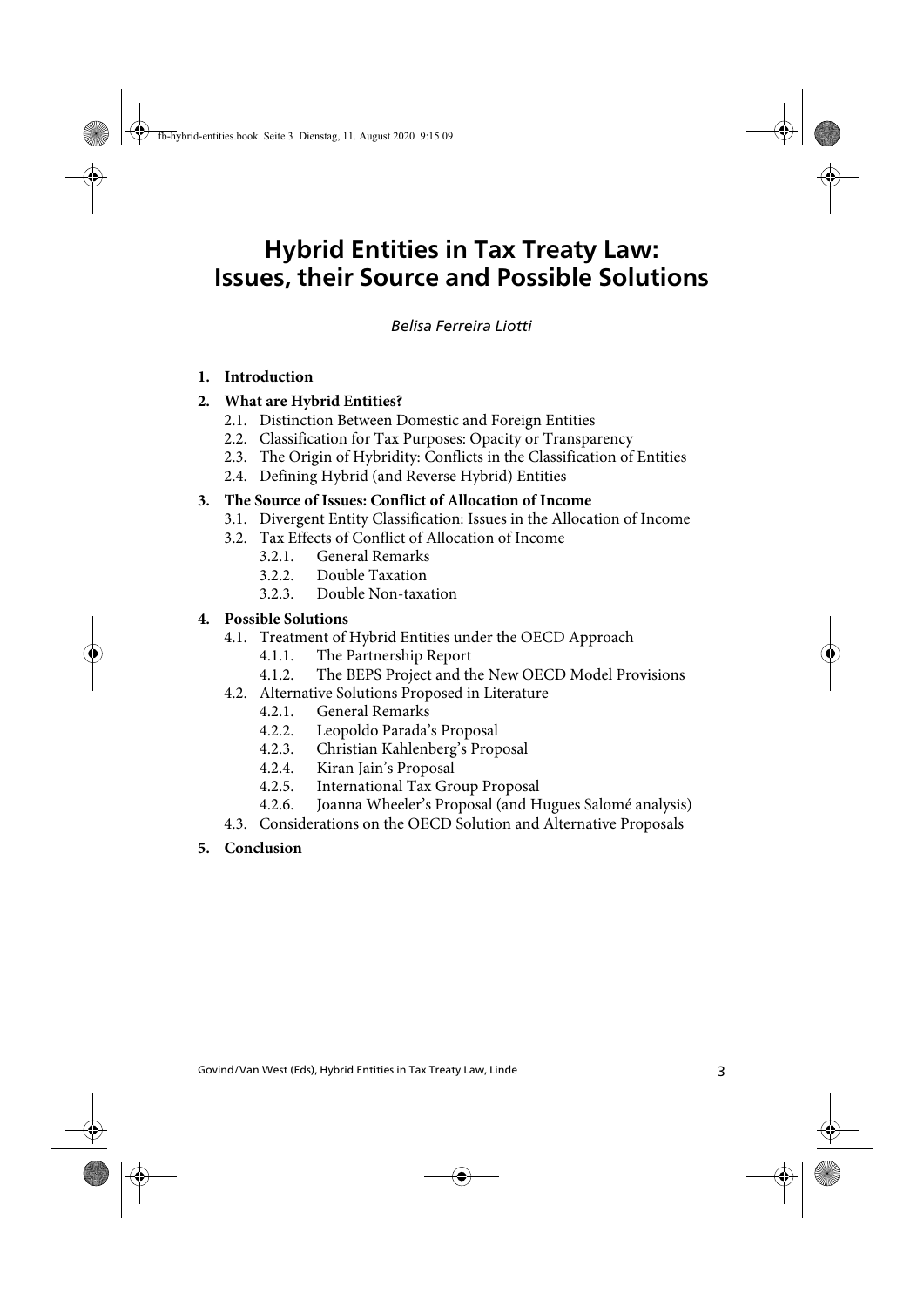# **1. Introduction**

On 5 October 2015, the OECD published the Final Report on Neutralising the Effects of Hybrid Mismatch Arrangements<sup>1</sup>, which is an output of the Action 2<sup>2</sup> of the BEPS Project<sup>3</sup>. The Final Report contains recommendations to counter issues regarding hybrid mismatch arrangements resulting from international tax planning to achieve double non-taxation, which led, amongst others, to the inclusion of Article 1(2) in the 2017 update of the OECD Model.

According to BEPS Action 2, hybrid mismatches may arise from payments made under a hybrid financial instrument, payments made to or by hybrid entities, as well as indirect mismatches arising when the effects of a hybrid mismatch arrangement are imported into a third country.<sup>4</sup> Nevertheless, the present study is limited to issues related to hybrid entities in a tax treaty scenario.

Although the topic has lately been in the spotlight due to the BEPS Project, the global concern with the use of such structures to avoid taxation is not new. The classification of entities and their treaty entitlement has been the subject of a number of studies at the level of the IFA since 1973.<sup>5</sup> Additionally, in 1997, the US enacted the Taxpayer Relief Act of 1997<sup>6</sup>, which amended the US Internal Revenue Code (IRC) to include a provision dealing with hybrid entities in a tax treaty scenario.<sup>7</sup> Soon after, in 1999, the OECD published the Partnership Report<sup>8</sup>, addressing problems related to transparent entities and allocation of income. Even though the conclusions reached in that report were incorporated in the 2000 update of the Commentary of the OECD Model,<sup>9</sup> the discussions were far from over. Since then, the OECD has dealt with issues related to hybrid mismatch arrangements in several reports.<sup>10</sup>

In 2012, the OECD acknowledged in its report on Hybrid Mismatch Arrangements: Tax Policy and Compliance Issues that hybrid mismatches raise a number

<sup>1</sup> OECD, Neutralising the Effects of Hybrid Mismatch Arrangements, Action 2 – 2015 Final Report (Paris: OECD, 2015) (hereinafter BEPS Action 2 Final Report).

<sup>2</sup> As highlighted in the OECD Action Plan on Base Erosion and Profit Shifting (Paris: OECD, 2013) (hereinafter BEPS Action Plan), p. 15.

<sup>3</sup> OECD, Addressing Base Erosion and Profit Shifting (Paris: OECD, 2013). On BEPS, see M. Lang et al. (eds), Base Erosion and Profit Shifting (BEPS): The Proposals to Revise the OECD Model Convention (Vienna: Linde, 2016).

<sup>4</sup> BEPS Action 2 Final Report, p. 11.<br>5 E.g. IFA congresses on *Partnership* 

<sup>5</sup> E.g. IFA congresses on Partnership and joint enterprises in international tax law (1973), The fiscal residence of companies (1987), Recognition of foreign enterprises as taxable entities (1988) and The disregard of a legal entity for tax purposes (1989).

<sup>6</sup> H.R. 2014, PL. 105-34; August 5, 1997.

<sup>7</sup> Namely, US IRC Sec. 894(c), "denial of treaty benefits for certain payments through hybrid entities".

<sup>8</sup> OECD, The Application of the OECD Model Tax Convention to Partnerships (Paris: OECD, 1999).

<sup>9</sup> See e.g. OECD Model (2000), Commentaries on Article 1, paras. 6.2–7; Article 3, paras. 2 and 10.1; Article 4, paras. 8.2–8.4; and Article 23, paras. 32.1–32.7 and 69.1–69.3.

<sup>10</sup> E.g. OECD, Addressing Tax Risks Involving Bank Losses (Paris: OECD, 2010); Corporate Loss Utilisation through Aggressive Tax Planning (Paris: OECD, 2011); and Hybrid Mismatch Arrangements: Tax Policy and Compliance Issues (Paris: OECD, 2012) (hereinafter 2012 Report).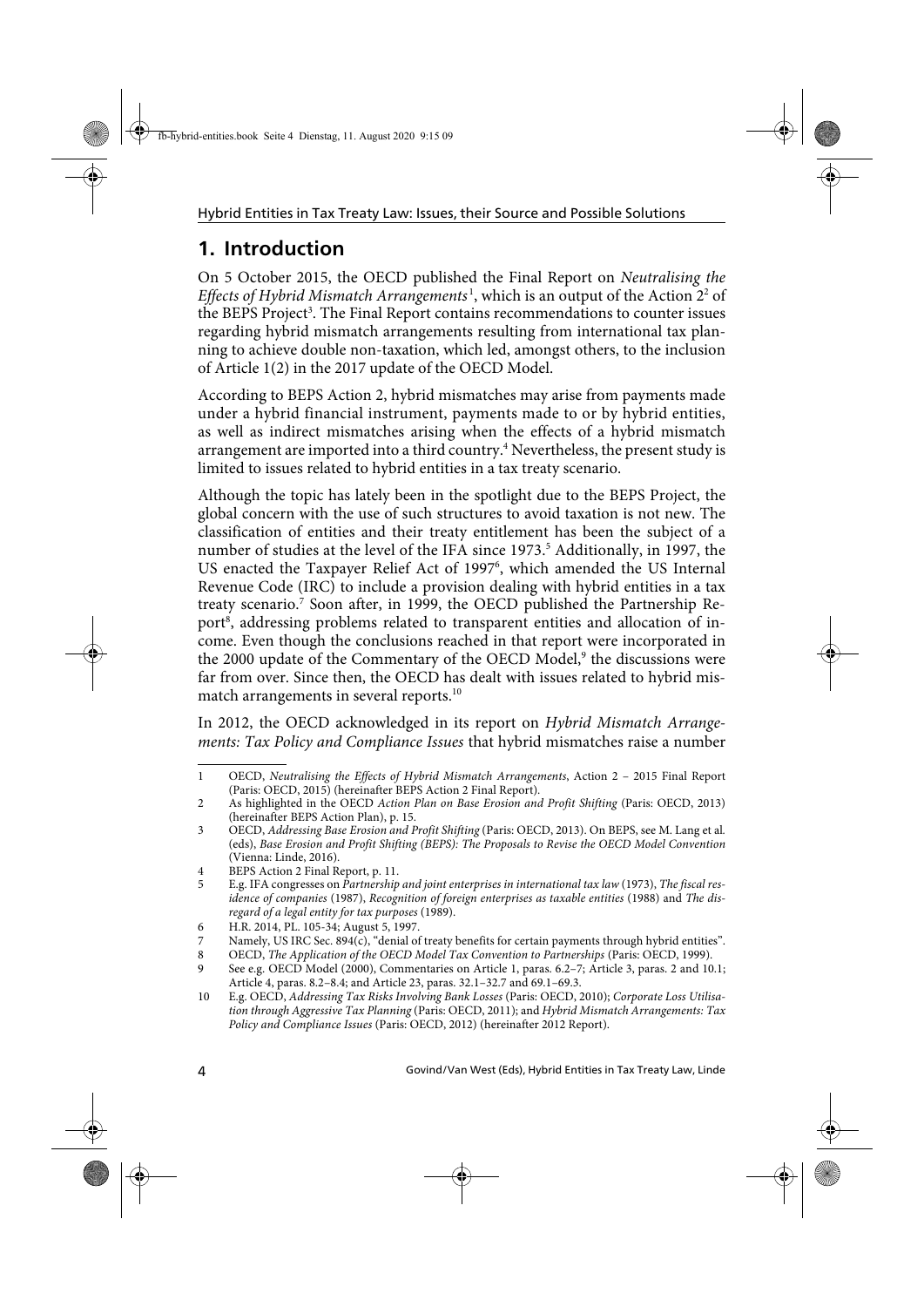of policy issues, impacting not only the revenue, but also competition, efficiency, transparency and fairness.<sup>11</sup> Therefore, it remains to be seen whether the recommendations proposed by the OECD in the BEPS Project to neutralize the tax effects of such arrangements, i.e. Article 1(2) and (3) of the OECD Model, are the most appropriate ones.

In this regard, this chapter aims to identify the origin of the issues related to hybrid entities in a tax treaty scenario and possible solutions to counter their effects. Section 2 provides the definition of hybrid entities. Section 3 looks at the source of the issues and their effects on tax treaty law. Finally, section 4 analyses the OECD's recommendations to neutralize the effects arising from hybrid entities and alternative solutions presented in the literature so far.

## **2. What are Hybrid Entities?**

## **2.1. Distinction Between Domestic and Foreign Entities**

Even though this distinction seems to be straightforward, when dealing with international relations, the classification of an entity as "domestic" or "foreign" is not always crystal clear. Around the world, jurisdictions use different approaches to determine whether an entity is considered a "domestic entity". Each country sovereignly establishes its possible legal forms (e.g. corporations, partnerships), typically through corporate and/or private laws, as well as the criteria for determining what makes an entity a domestic one.<sup>12</sup> Usually, countries follow specific rules that may coincide with the criteria for determining whether a company is regarded as a tax resident therein, such as the concepts of place of incorporation and the place of effective management (PoEM).

However, such rules are not uniform across jurisdictions.<sup>13</sup> For instance, some countries opt for using the criteria alternatively (i.e. an entity is considered domestic if either the place of incorporation or the PoEM is in that jurisdiction) $14$ , whereas others choose for only one single criterion<sup>15</sup> or both at the same time.<sup>16</sup> The use of different methods by different jurisdictions when dealing with the same entity can create problems. On the one hand, an entity can be considered "domestic" in more than one jurisdiction, as it can be incorporated under a legal form of a country that uses the place of incorporation as a criterion for considering

<sup>11 2012</sup> Report, para. 22.

<sup>12</sup> L. Parada, Double Non-taxation and the Use of Hybrids Entities – An Alternative Approach in the New Era of BEPS (Alphen aan den Rijn: Kluwer Law, 2018), p. 187.

<sup>13</sup> See M. Lang/C. Staringer, 'General Report' in Qualification of Taxable Entities and Treaty Protection (IFA Cahiers vol. 99B, 2014), p. 25 (hereinafter IFA 2014).

<sup>14</sup> E.g. UK. See L. Parada, supra n. 12, p. 186.

<sup>15</sup> See e.g. J. Gooijer/M. de Graaf, 'Netherlands' in IFA 2014 p. 559.

<sup>16</sup> See e.g. see M. Teixeira De Abreu, 'Portugal' in IFA 2014, pp. 657–658.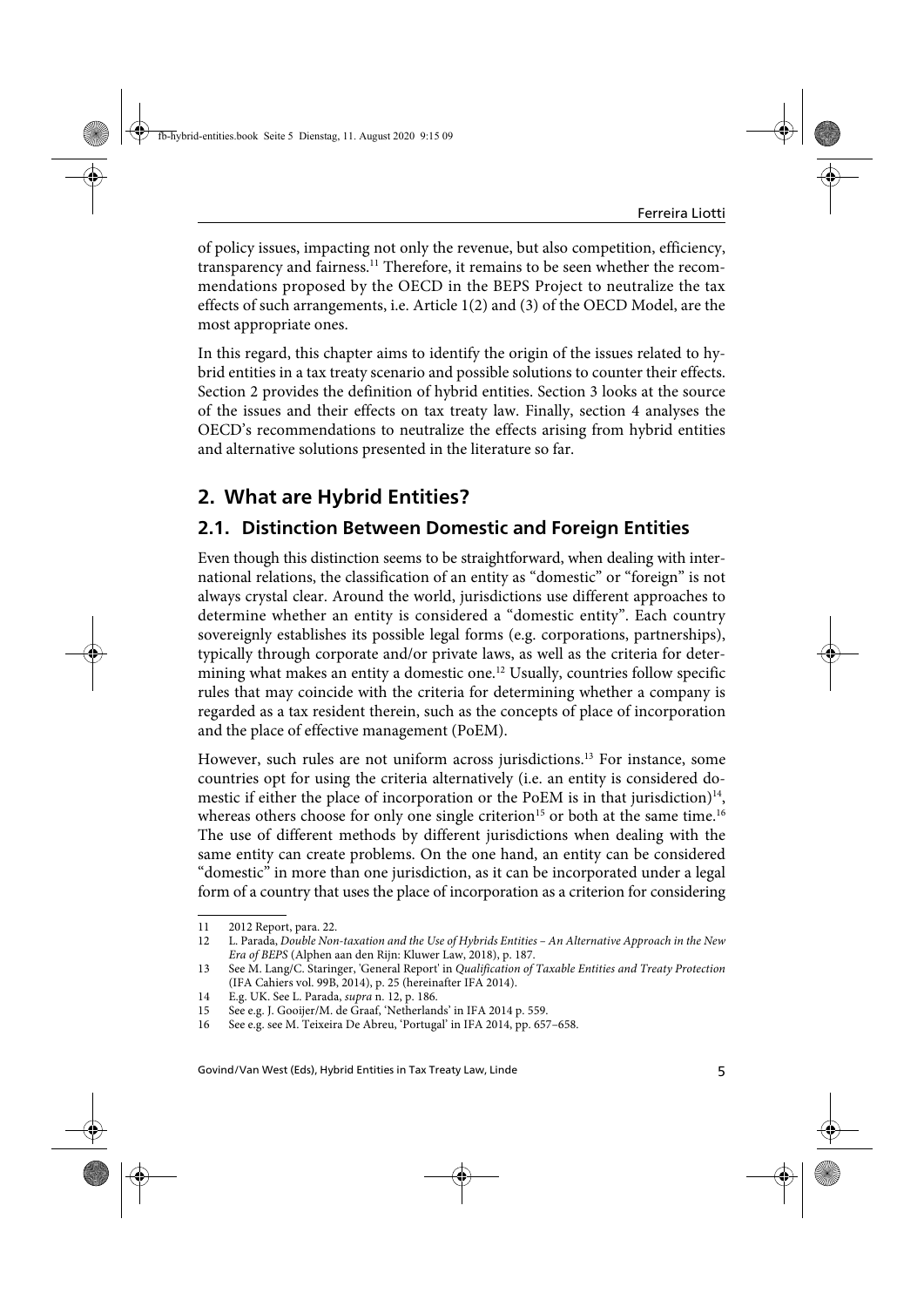it "domestic", while its management is exercised in another country that uses the PoEM instead.<sup>17</sup> On the other hand, an entity could be considered resident nowhere  $18$ 

Similarly to the classification of entities as "domestic", rules for regarding them as "foreign" may exist, which are also not homogenous throughout the world. While certain countries have different set of rules for classifying domestic and foreign entities,<sup>19</sup> others simply consider an entity as "foreign" if it is not a domestic one.<sup>20</sup>

All in all, one of the important reasons for classifying an entity as "domestic" or "foreign" is that, for tax purposes, a domestic entity is generally taxed on its worldwide income, while a foreign entity is taxable only on income sourced within the country. $21$ 

## **2.2. Classification for Tax Purposes: Opacity or Transparency**

Another important explanation that is worth outlining is the classification of entities for tax purposes, i.e. whether an entity is considered taxable or non-taxable from the viewpoint of a certain jurisdiction.

Usually, entities are classified as either "transparent" or "opaque" for tax purposes.<sup>22</sup> In general, an entity is regarded as "transparent" if it is seen as a non-separate legal entity, i.e. it is not separate from the persons who have an interest in it and is considered a non-taxable entity. In this case, the taxation will be at the level of those who have an interest in it. Conversely, an entity is regarded as "opaque" if it is a separate legal entity, meaning that the entity is separate from the persons who have an interest in it and therefore taxable.<sup>23</sup> It should be noted that this transparency is not related to the granting of exemptions to an entity, which allows it not to be taxed on certain items of income or on some activities performed.24

Finally, some legal forms are usually regarded as transparent in most jurisdictions. For example, partnerships are entities that whereas many countries regard as having legal personality, most countries treat as fiscally transparent.<sup>25</sup> Other

<sup>17</sup> See B. Peeters, 'Classification of Foreign Entities for Corporate Income Tax Purposes', in D. Gutmann (ed), Corporate income tax subjects (Amsterdam: IBFD, 2015), p. 61.

<sup>18</sup> See e.g. L. Parada, supra n. 12, pp. 186-187.

<sup>19</sup> See e.g. A. Archer/C. Elliffe, 'New Zealand' in IFA 2014, pp. 583 and 587.

<sup>20</sup> M. Lang/C. Staringer, 'General Report' in IFA 2014, p. 34.

<sup>21</sup> B. Peeters, supra n. 17, p. 60.

<sup>22</sup> Although some semi-transparent entities may also exist. See e.g. L. Parada, supra n. 12, p. 189; and O. Popa, 'Past, Present and Future of Tax Structuring Using Hybrid Entity Mismatches', in: M. Cotrut (ed), International tax structures in the BEPS era: an analysis of anti-abuse measures (Amsterdam: IBFD, 2015), p. 155.

<sup>23</sup> See O. Popa, supra n. 22, p. 155.

<sup>24</sup> See L. Parada, supra n. 12, p. 189.

<sup>25</sup> M. Lang/C. Staringer, 'General Report' in IFA 2014, pp. 26-27. See e.g. J. Gooijer/M. de Graaf, 'Netherlands' in IFA 2014, p. 560.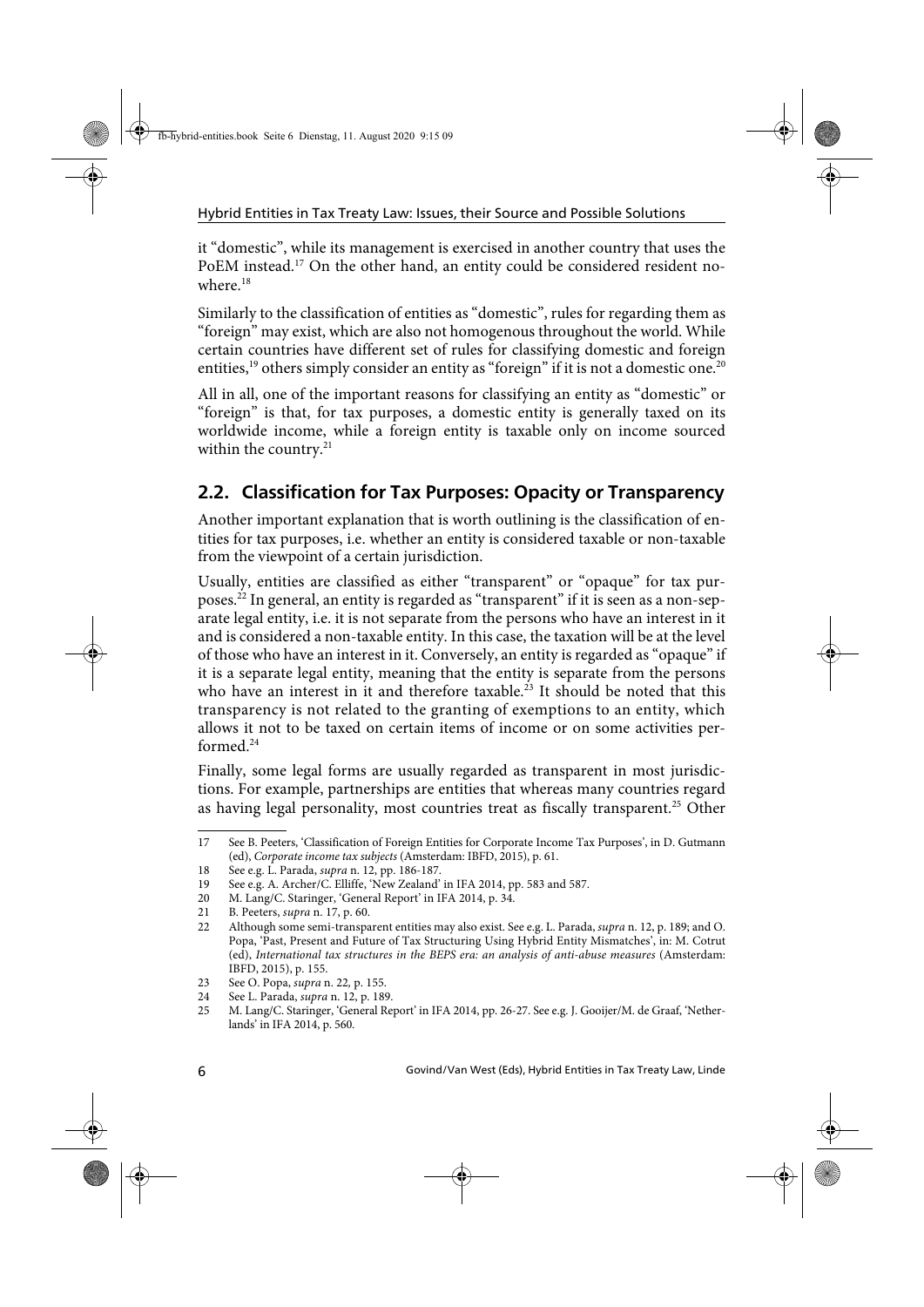examples are trusts, foundations or similar entities or vehicles, whose tax status may depend on some objective factors imposed by a given country.<sup>26</sup>

### **2.3. The Origin of Hybridity: Conflicts in the Classification of Entities**

As well as the classification of "domestic" or "foreign", countries sovereignly decide the tax status of entities at a domestic level. Thus, each country has its own rules for classifying its legal forms as transparent or opaque and, as a result, this definition is not uniform around the world. Although different countries have similar legal forms (e.g. partnerships), they may have a distinct tax status depending on the approach adopted by each jurisdiction (transparent or opaque).

When classifying domestic entities for tax purposes, countries often rely on their corporate and/or private laws, meaning that the legal form or nature of an entity governs its tax status.27 In contrast, some countries separate the classification of entities for corporate law from the tax purposes.<sup>28</sup> Therefore, each jurisdiction has its own rules to determine the tax status of its domestic entities, which usually does not raise many problems. However, due to cross-border activities, states also have to classify foreign entities for tax purposes, as they may derive domestic sourced income and the state has to determine whether such income is attributed to the foreign entity (and taxed at its level) or to the persons who have an interest in the entity (and taxed in their hands). This makes the situation much more complex as countries use different methods of classification.

Commonly used approaches to classify foreign entities are: comparative approach, legal personality approach, fixed approach, overall approach, and the elective approach.<sup>29</sup> Under the comparative (or similarity<sup>30</sup> or analogy<sup>31</sup>) approach, states look at the characteristics of the foreign entity to assign the same tax status of the most similar or equivalent domestic one.<sup>32</sup> In contrast, states may prefer to look at the "legal personality" of the entity under the foreign law and then treat it as opaque insofar as it is a "separate legal person" in the other country.33 Furthermore, some states either opt for making a list of the foreign entities and their

<sup>26</sup> See e.g. M. Lang/C. Staringer, 'General Report' in IFA 2014, p. 30.

<sup>27</sup> See e.g. Y. Schuchter-Mang, 'Austria' in: G. Fibbe/T. Steves (eds), Hybrid entities and the EU direct tax directives (The Hague: Kluwer Law, 2015) p. 52.

<sup>28</sup> As is the case of the US. See L. Parada, *supra* n. 12, p. 188; and M. Lang/C. Staringer, 'General Report' in IFA 2014, p. 26.

<sup>29</sup> The main sources used were L. Parada, supra n. 12 and M. Lang/C. Staringer, 'General Report' in IFA 2014. For the EU countries classification see the contribution of Rik Baete in this volume.

<sup>30</sup> See e.g. O. Popa supra n. 22, p. 155.

<sup>31</sup> See e.g. R. Russo, Fundamentals of international tax planning (Amsterdam: IBFD, 2007), p. 134.

<sup>32</sup> E.g. Germany. See M. Lang/C. Staringer, 'General Report' in IFA 2014, p. 35.

<sup>33</sup> E.g. Belgium. See L. Parada, supra n. 12, p. 201.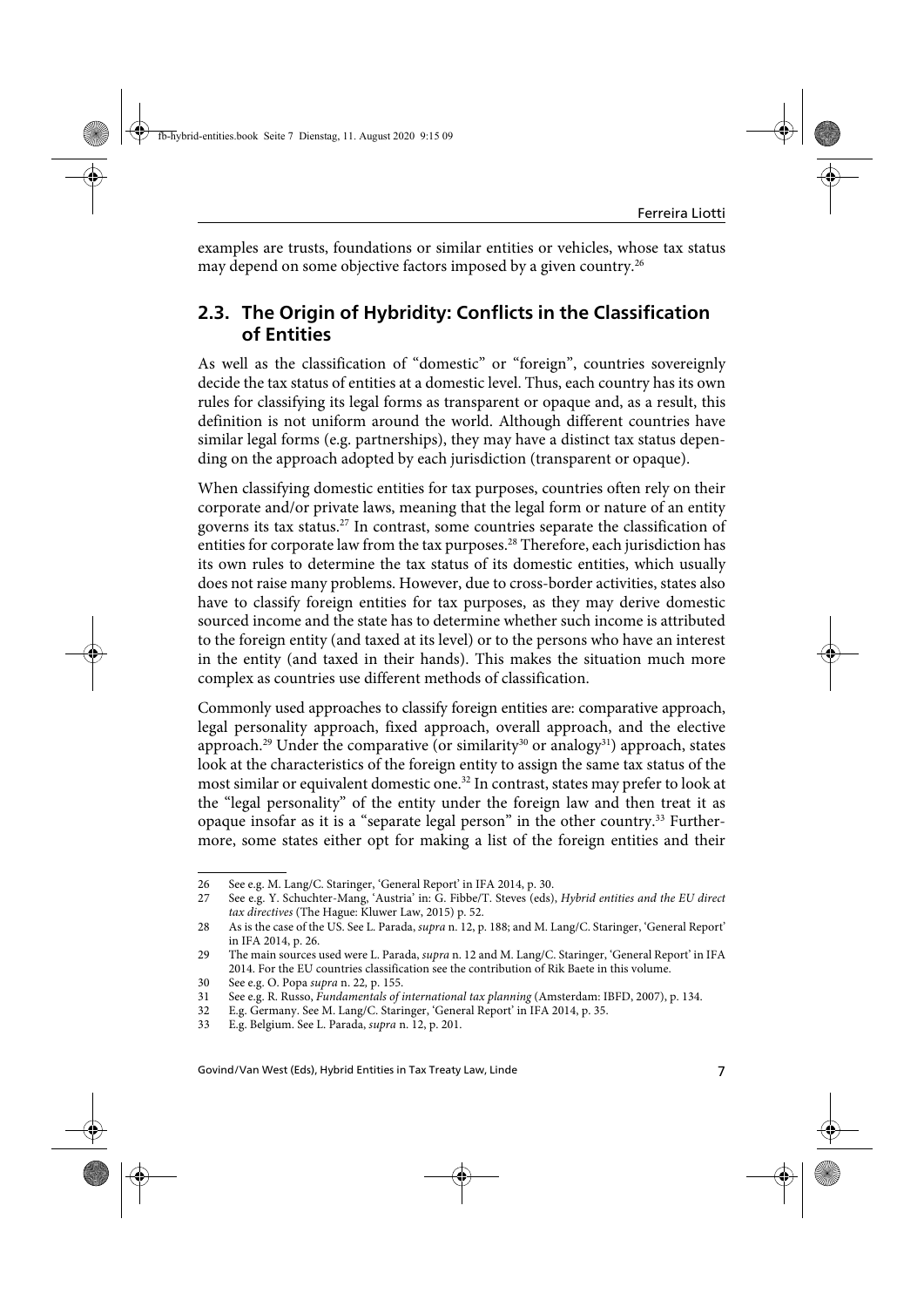respective tax status<sup>34</sup> or to deem all the foreign entities in the same way (either transparent or opaque); both methods are referred to as "fixed approach".35 Yet, some countries prefer not to look at a single criterion, but rather to an "overall approach", e.g. the tax status of an entity may vary depending on the situation.<sup>36</sup> Lastly, an entity may choose its tax status under the elective (or optional<sup>37</sup>) approach.<sup>38</sup>

Thus, states use different methods when classifying entities for tax purposes. The problem is, however, that a conflict of classification<sup>39</sup> can arise when dealing with the same entity, as one country may treat it as "transparent", while the other treats it as "opaque". Hence, such conflict can be seen as the origin of the hybridity since countries may regard different persons as taxpayers (either the entity or the persons who have an interest in it).<sup>40</sup>

## **2.4. Defining Hybrid (and Reverse Hybrid) Entities**

It can be assumed from the foregoing that hybrid entities exist as a result of two or more countries classifying the same entity differently for tax purposes. However, a legal definition of "hybrid entity" has not yet been globally harmonized. Despite the fact that even using different definition approaches, people achieve (as far as possible) the same result with regard to the effects and concerns about hybrid entities, there is no generally accepted concept.

Nonetheless, the OECD defined "hybrid entities" in the 2012 Report as "[e]ntities that are treated as transparent for tax purposes in one country and as non-transparent in another country".<sup>41</sup>

In the literature, though, the concept generally adopted has a small deviation from that of the OECD. Although there is no consensus, $42$  scholars normally describe "hybrid entity" as an entity that is classified as opaque in its country of residence, while in the other country it is classified as transparent.<sup>43</sup> Therefore, un-

<sup>34</sup> See e.g. P. Berna/P. Mischo/F. Van Kuijk, 'Luxembourg' in IFA 2014, p. 522.

<sup>35</sup> See e.g A. Crazzolara, 'Italy' in IFA 2014, p. 447.

<sup>36</sup> E.g. UK. See L. Parada, supra n. 12, p. 204. Also, see D. Bunn/N. Johnston, 'Canada' in IFA 2014, p. 178.

<sup>37</sup> See J-P. Van West, 'Tax Treaty Entitlement and Hybrid Entities: Article 1(2) and Article 1(3) of the OECD Model (2017)' in: M. Lang et al., Tax treaty entitlement, p. 197 and M. Lang/C. Staringer, 'General Report' in IFA 2014, p. 38.

<sup>38</sup> As the US check-the-box regime. See the contribution of Alexandre Barbosa in this volume.<br>39 Some use the term "qualification conflict", e.g. R. Russo, *supra* n. 31, p. 134.

Some use the term "qualification conflict", e.g. R. Russo, supra n. 31, p. 134.

<sup>40</sup> J.-P. Van West, supra n. 37, p. 197.

<sup>41 2012</sup> Report, p. 7.

<sup>42</sup> As pointed out by C. Kahlenberg, 'Hybrid Entities: Problems Arising from the Attribution of Income Through Withholding Tax Relief – Can Specific Domestic Provisions be a Suitable Solution Concept?', Intertax (2016), p. 148.

<sup>43</sup> Adopting this definition, see e.g. L. Parada, supra n. 12, p. 191.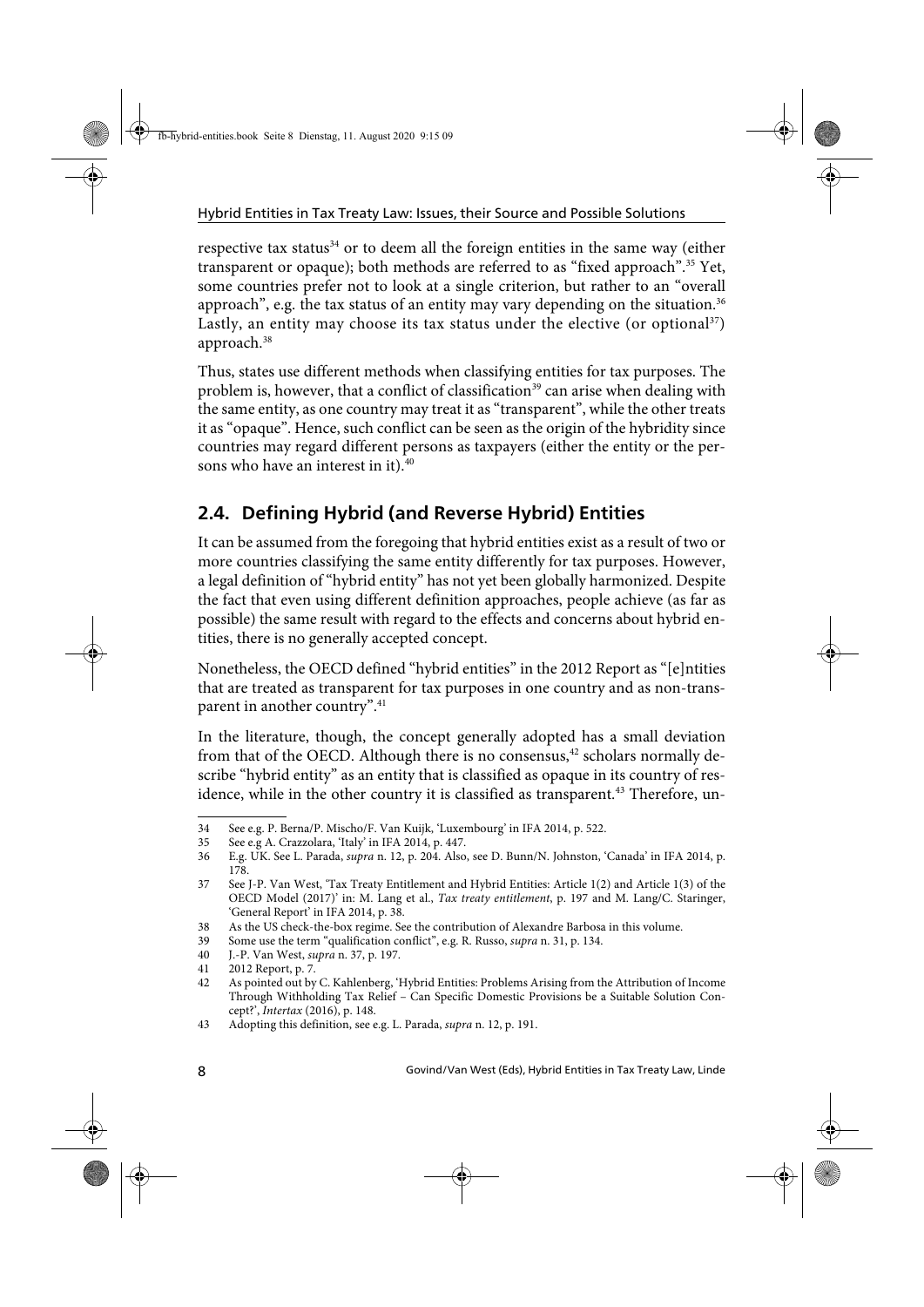like the OECD, this description indicates which country (of residence or not) treats the entity as transparent or opaque. Due to this, the literature suggests that just as there is a "hybrid entity", there is also a "reverse hybrid entity". The latter is generally described as the opposite of the former, i.e. an entity treated as transparent in its country of residence but considered opaque in the other country.<sup>44</sup> However, as well as the use of this term different from the term "hybrid entities", this definition is also not uniform.<sup>45</sup> Interestingly, in the BEPS Action 2 Final Report, the OECD included the term "reverse hybrid" as being "any person that is treated as a separate entity by an investor and as transparent under the laws of the establishment jurisdiction."46

Moreover, some countries refer to hybrid entities in their domestic legislation. This is the case of the US, which mentions "hybrid entities" in the IRC,<sup>47</sup> meaning an entity that is treated as transparent to the US, while the other country considers it opaque.48 The term "reverse hybrid entity" is also present in the US law, which refers to "a domestic entity that is treated as not fiscally transparent for U.S. tax purposes and as fiscally transparent under the laws of the interest holder's jurisdiction<sup>".49</sup> Hence, the US takes a different approach from the literature in defining hybrid and reverse hybrid entities.<sup>50</sup>

The EU, in turn, defines "hybrid entity" in ATAD 2 as an entity or arrangement treated as taxable under the laws of one jurisdiction and whose income or expenses are considered belonging to one or more other persons (either entities or  $individuals)$  under the laws of another jurisdiction.<sup>51</sup> The European approach is thus more in line with the OECD, which is expressly mentioned in the text of the ATAD, since the latter was a response to the conclusions of the BEPS Project.

Due to these different definitions, it is therefore necessary to delimit the terms for the purposes of this chapter: "hybrid entity" as an entity classified in its state of residence as opaque, whereas classified as transparent for tax purposes in the other relevant state, and "reverse hybrid entity" as an entity classified as transparent for tax purposes in its residence state and classified as opaque in the other relevant state.

<sup>44</sup> With a similar definition, J.-P. Van West, supra n. 37, p. 196.

<sup>45</sup> E.g. the IBFD Glossary, available online at the IBFD Tax Research Platform.

<sup>46</sup> BEPS Action 2 Final Report, p. 55.

<sup>47</sup> US IRC, Sec. 267A(d)(1) and 894(c).

<sup>48</sup> See M. S. Domingo, 'Hybrid Mismatch.com: Neutralizing the Tax Effects of Hybrid Mismatch Arrangements', North East Journal of Legal Studies (2019), p. 28.

<sup>49</sup> US CFR, Title 26, Section 1.894-1(d)(2)(i).

<sup>50</sup> For the US treatment of hybrid entities see the contribution of Lucas Ulloa in this volume.

<sup>51</sup> Article 1(2)(b)(i) of the Council Directive 2017/952 of 29 May 2017 (ATAD 2).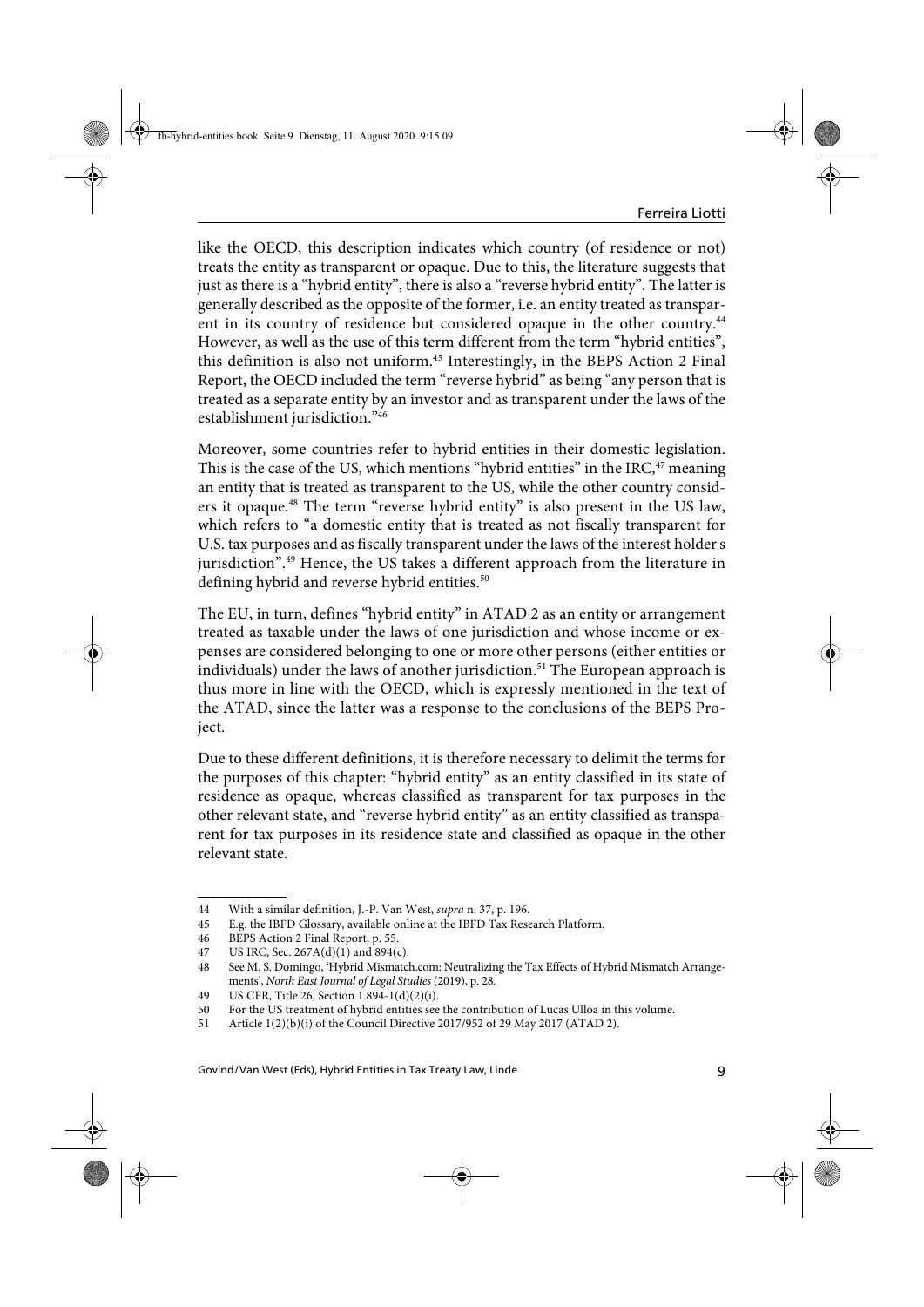# **3. The Source of Issues: Conflict of Allocation of Income**

## **3.1. Divergent Entity Classification: Issues in the Allocation of Income**

As mentioned above, in cross-border relations, states may classify the same entity differently for tax purposes, resulting in a hybrid (or reverse hybrid) entity. However, in a tax treaty perspective, the major issue is that this conflict of classification typically leads to a conflict of allocation of income.<sup>52</sup>

By having different views on the tax status of an entity, states may allocate the income it derives to different persons, either the entity or the persons who have an interest in it.<sup>53</sup> That is to say, the state that considers the entity "transparent" will allocate the income to the persons behind it, while the state that treats the entity as "opaque" will allocate the income to the entity itself. Thus, due to such conflict of allocation, each state will tax a different person on the same income.54

In this context, the attribution of income to different taxpayers may ultimately result in double taxation or double non-taxation, as will be demonstrated in section 3.2. Moreover, this may affect the principles governing treaty entitlement under the OECD Model and tax treaties. This is because, due to a conflict of allocation of income, the issue lies in the question of who is entitled to treaty benefits: the entities and/or the persons behind it?<sup>55</sup>

Pursuant to Article 1(1) of the OECD Model, tax treaty entitlement is granted to persons who are residents of at least one of the contracting states. Two main elements, therefore, need to be clarified to determine the application of tax treaties to a certain taxpayer: first, whether it is a person in the meaning of Article 3(1), and second, whether this person is a resident of at least one of the contracting states under the terms of Article 4(1).

<sup>52</sup> See J. Kollmann/A. Roncarati/C. Staringer, 'Treaty Entitlement for Fiscally Transparent Entities: Article 1(2) of the OECD Model Convention', in: M. Lang et al., Base Erosion and Profit Shifting (BEPS): The Proposals to Revise the OECD Model Convention (Vienna: Linde, 2016), p. 3; L. Parada, 'Hybrid Entities and Conflicts of Allocation of Income Within Tax Treaties: Is New Article 1(2) of the OECD Model (Article 3(1) of the MLI) the Best Solution Available?', British Tax Review (2018), p. 340; and R. Danon, 'Qualification of Taxable Entities and Treaty Protection', Bulletin for International Taxation (2014), p. 193.

<sup>53</sup> C. Bergedahl, 'Hybrid Entities and the OECD Model (2017): The End of the Road?', Bulletin for International Taxation (2018), p. 417.

<sup>54</sup> The combination of conflicts of classification and allocation of income may also lead to a "qualification conflict", i.e. states apply different distributive rules to the same income. On this idea, see M. Lang, 'Qualification Conflicts' in Global Tax Treaty Commentaries (Global Topics IBFD, 2018 update), pp. 1–2.

<sup>55</sup> See M. Verhoog/A. Breuer, 'Hybrid Entity Issues in a Tax Treaty Context: OECD Approach versus Actual Tax Treaties', Intertax (2016), p. 684.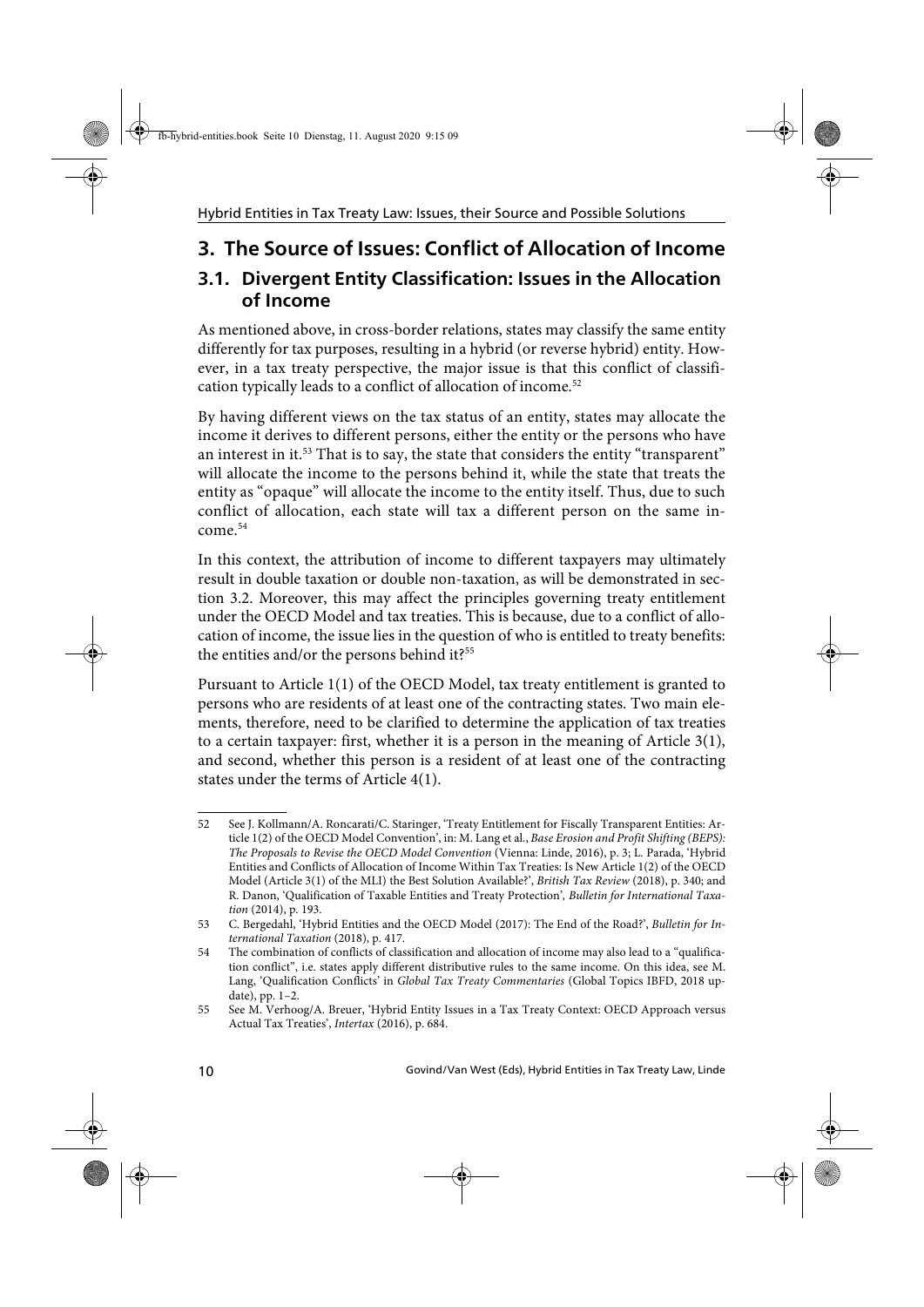Although transparent entities may be regarded as "persons" for tax treaty purposes,<sup>56</sup> determining whether they are residents is, by contrast, not entirely clear.<sup>57</sup> This is because Article 4(1) requires that, in order to be resident, a person has to be "liable to tax", and, when dealing with hybrid entities, the difficulty is to determine whether an entity treated as transparent in a particular state can be considered liable to tax therein, $58$  thus blurring the answer to whether and which tax treaty benefits should be granted.<sup>59</sup> That is why new provisions proposed by the OECD and scholars are seeking to solve such conundrum, as will be discussed in section 4.

In addition, a conflict of allocation of income can also arise even when both states classify an entity in the same way.<sup>60</sup> For instance, in the case of CFC rules of a given state that attribute the income of a foreign entity to its resident shareholder, although both states consider the entity opaque for tax purposes. $61$ 

## **3.2. Tax Effects of Conflict of Allocation of Income**

### **3.2.1. General Remarks**

Hybrid entities result from the interaction of different laws and policy choices among states. They are not per se "bad", $62$  as sometimes their existence is unintended. However, according to the OECD, in many cases they are used with the intention of obtaining tax benefits unduly.<sup>63</sup> Indeed, from a tax treaty law perspective, the divergent classification of entities leads to difficulties in their taxation, namely double taxation or double non-taxation.

<sup>56</sup> The Partnership Report affirmed that partnerships are regarded as persons for treaty purposes, which was included in the Commentary on Article 3(1) of the OECD Model (2000), para. 2. See L. Parada, supra n. 52, p. 339, FN 10.

<sup>57</sup> See M. Lang, 'Taxation of Income in the Hands of Different Taxpayers from the Viewpoint of Tax Treaty Law', Bulletin for International Taxation (2001), p. 598; and L. Parada, supra n. 52, pp. 339– 340.

<sup>58</sup> M. Verhoog/A. Breuer, supra n. 55, p. 687.

<sup>59</sup> On the one hand, some argue that a transparent entity cannot be considered "liable to tax", as it is inconsistent with the definition of tax liability based on comprehensive taxation. See e.g. L. Parada, supra n. 52, p. 340 and the conclusion of the Partnership Report, para. 34. On the other hand, some believe that being a resident of a state should not be linked to the fact that the person is considered a taxpayer. They argue that Article 4(1) of the OECD Model only requires a connection between the person and the state capable of resulting in unlimited taxation. In this sense, if an exempt person can be treated as resident this must also be possible for persons who are not considered taxable entities, such as transparent entities. See e.g. M. Lang, supra n. 57, p. 598.

<sup>60</sup> See H. Salomé, 'BEPS Action 2 Treaty Provisions on Hybrid Entities' in: R. Danon (ed), Base erosion and profit shifting (BEPS): impact for international tax policy (Geneva: Schulthess, 2016), p. 71.

<sup>61</sup> H. Salomé supra n. 60, pp. 73–74. For the CFC rules in the context of hybrid entities see the contribution of Larissa Pimentel in this volume.

<sup>62</sup> See J. Lüdicke, '"Tax Arbitrage" with Hybrid Entities: Challenges and Responses', Bulletin for International Taxation (2014), p. 309; and J. Kollmann/A. Roncarati/C. Staringer, supra n. 52, p. 2.

<sup>63</sup> BEPS Action Plan, p. 15.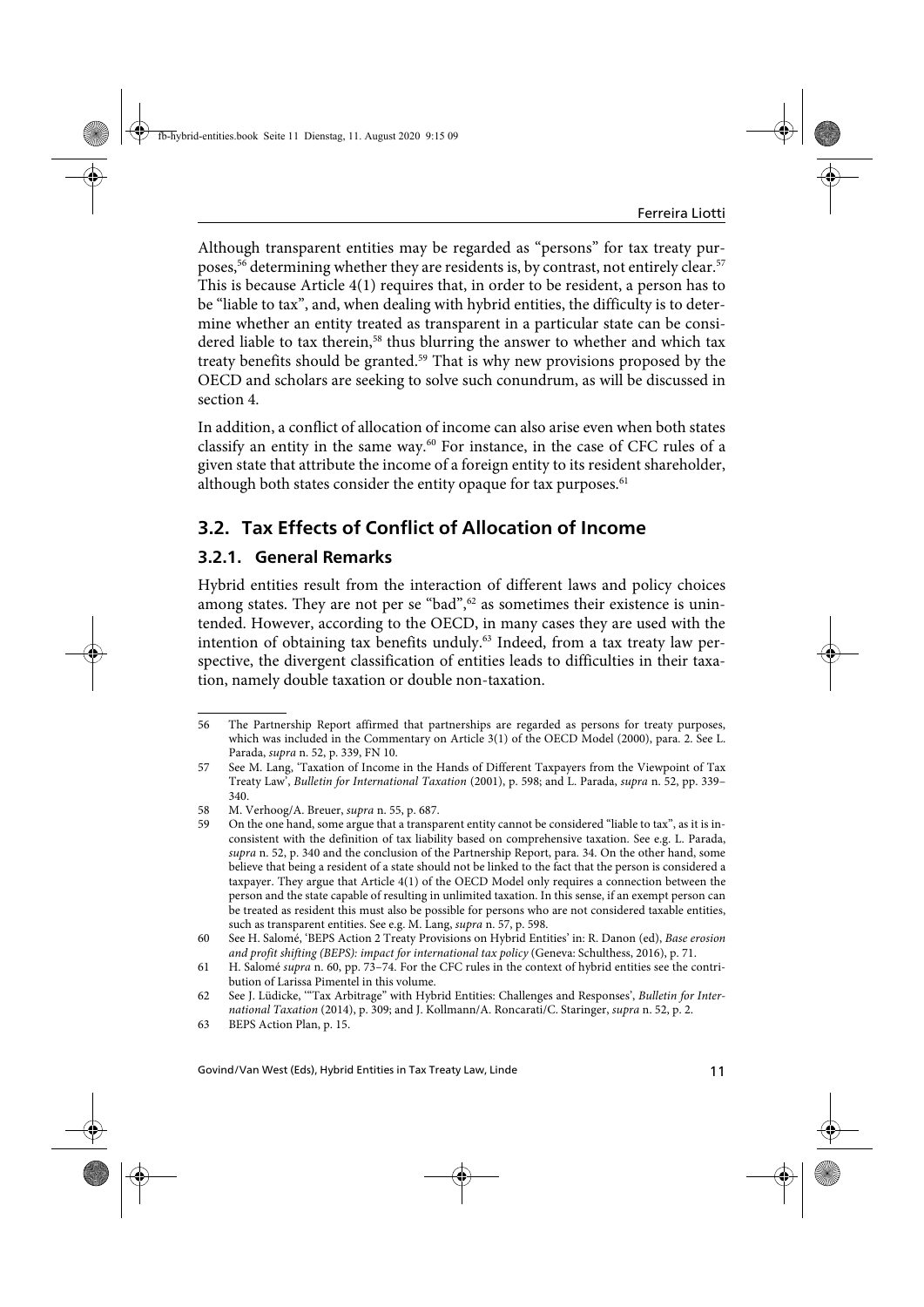### **3.2.2. Double Taxation**

Although the recent developments of the OECD that resulted in the BEPS Action 2 Final Report show that the international concern regarding hybrid entities is to counter double non-taxation,<sup>64</sup> double taxation can also arise from the existence of hybrid entities. Such double taxation may result not only from conflicts of allocation of the same income to different persons, but also from the denial of tax treaty relief.<sup>65</sup>

To begin with, double taxation arises in case of allocation conflicts, since each state may allocate the income derived by an entity to the person (entity or the person who have interest in it) that is resident therein.<sup>66</sup> As a result, the same income will be taxed twice, i.e. in the hands of the entity and in the hands of the person behind it, in their respective state of residence. If no relief is granted, double taxation will arise.

One could presume that it would be easy to avoid double taxation by applying a tax treaty.67 However, in the case of hybrid entities, due to the conflict of allocation of income, the effect produced is the so-called economic double taxation, "i.e. where two different persons are taxable in respect of the same income or capital."68 Indeed, the main purpose of the OECD Model has always been to provide means to eliminate juridical double taxation<sup>69</sup>, i.e. "when the same person is taxed twice on the same income by more than one state."70 As a result, Articles 23A and 23B of the OECD Model, which refer to the methods of eliminating double taxation, do not deal with cases of economic double taxation.<sup>71</sup> Thus, many have argued that the prevention of double taxation through tax treaties is limited, and cases of economic double taxation are not solved by them.72

In short, the problem regarding the hybrid nature of entities and double taxation is that (in principle) no tax treaty relief would be granted, either because allocation conflict leads to economic double taxation, or because the transparent entity is not entitled to treaty benefits.

<sup>64</sup> See 2012 Report, p. 7 and BEPS Action 2 Final Report, pp. 11–12.

<sup>65</sup> M. Verhoog/A. Breuer, supra n. 55, p. 687.

<sup>66</sup> R. Danon, supra n. 52, p. 193.

<sup>67</sup> Assuming that tax treaties apply to transparent entities.

<sup>68</sup> Commentary on Article 23 of the OECD Model (2017), para. 2.

<sup>69</sup> OECD Model (2017), Introduction, para. 3.

<sup>70</sup> OECD Glossary of Tax Terms (available at https://www.oecd.org/ctp/glossaryoftaxterms.htm, accessed 7 Fev. 2020)

<sup>71</sup> Commentary on Article 23 of the OECD Model (2017), para. 1.

<sup>72</sup> See M. Lang, The Application of the OECD Model Tax Convention to Partnerships: A Critical Analysis of the Report Prepared by the OECD Committee on Fiscal Affairs (Vienna: Linde, 2000) p. 29; and L. Parada, supra n. 52, p. 336, FN 1. The problem, however, could be solved if the treaty includes a provision which grants such relief, or by the combination of the treaty and domestic law. See, G. Kofler, 'Article 23B – Methods for Elimination of Double Taxation', in Global Tax Treaty Commentaries (Global Topics IBFD, 2019 update), p. 4.